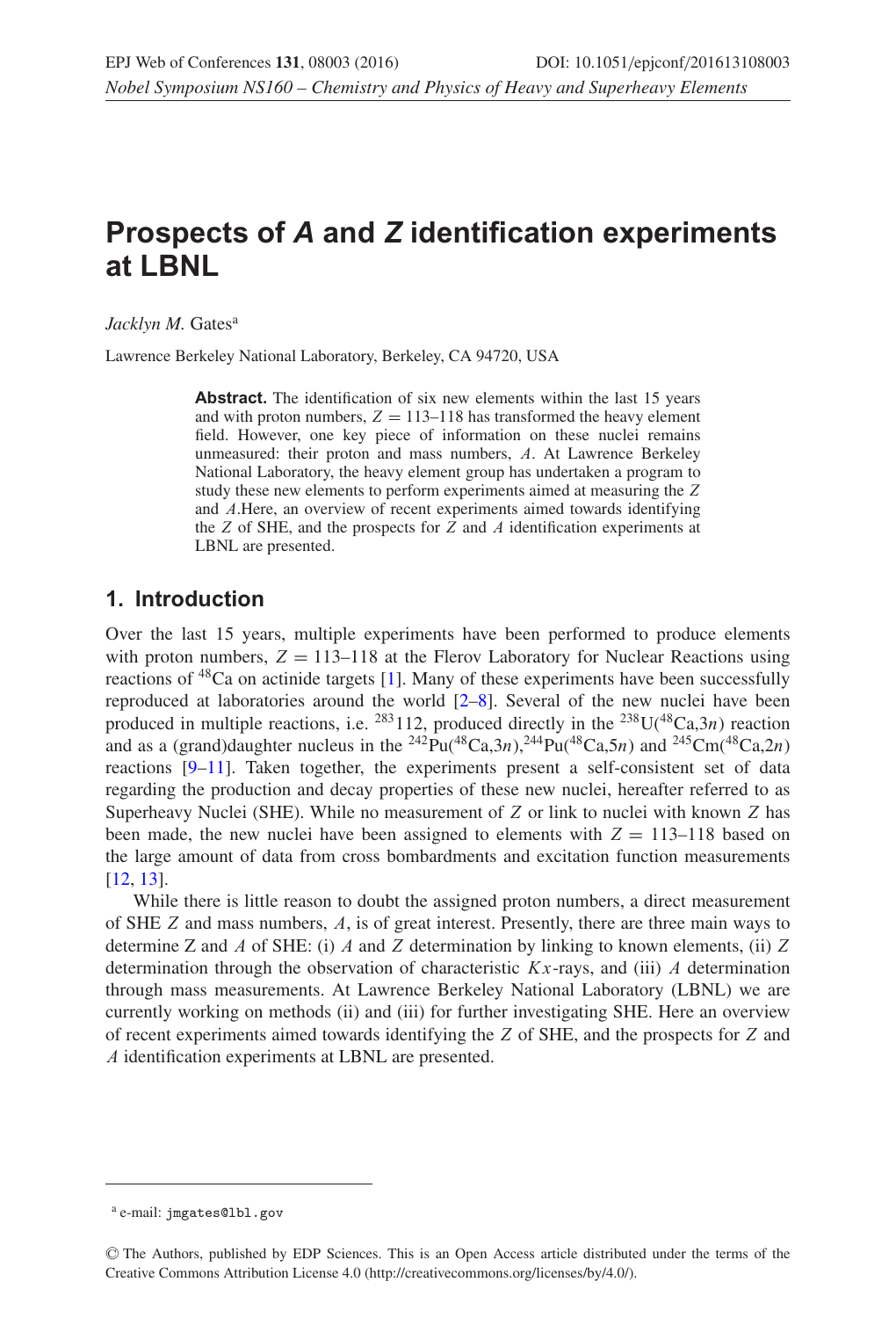*Nobel Symposium NS160 – Chemistry and Physics of Heavy and Superheavy Elements*

<span id="page-1-0"></span>

**Figure 1.** Proposed level schemes for <sup>276</sup>Mt ( $Z = 109$ ) and <sup>272</sup>Bh ( $Z = 107$ ), adapted from [\[7\]](#page-5-7).

### **2. Prospects for** *Z* **identification experiments at LBNL**

At Lawrence Berkeley National Laboratory (LBNL), separation of evaporation residues (EVRs) of interest from unwanted background is achieved using the Berkeley Gas-filled Separator (BGS) [\[14](#page-5-8)]. The BGS couples high EVR efficiency with high separation factors, which has allowed for the study of nuclides produced at rates of atom-per-day to atom-permonth [\[2,](#page-5-1) [7,](#page-5-7) [8](#page-5-2), [15\]](#page-5-9) in recent years. At the focal plane of the BGS is the corner-cube-clover (C3) detector, which consists of three double-sided silicon-strip detectors (DSSD) in the shape of the corner of a cube, and three high-purity germanium clover-type detectors (HPGe) press up against the face of each DSSD [\[7,](#page-5-7) [15\]](#page-5-9). The combination of DSSDs and HPGe allows for the detection of  $\gamma$ - and x rays emitted with the decay of SHE. The C3 detector has been discussed before and has a measured full energy  $\alpha$ -particle detection efficiency of 77(5)% and a maximum photon efficiency of 30[\(2\)](#page-3-0)% for  $E_{ph} = 120 \,\text{keV}$  [\[7\]](#page-5-7).

#### **2.1 Attempt using the <sup>243</sup>Am(<sup>48</sup>Ca, xn)<sup>291</sup>−<sup>x</sup> 115 reaction**

The <sup>243</sup>Am(<sup>48</sup>Ca,xn) experiment was performed in 2013 and previously published [\[7](#page-5-7)]. During the experiment, 46 decay chains were observed that could be attributed to the decay of element 115. Forty-three of the decay chains were "long" chains consisting of  $EVR$ - $\alpha$ - $\alpha$ - $\alpha$ - $\alpha$ - $\alpha$ -SF decay chain while the other three chains were short EVR- $\alpha$ - $(\alpha)$ -SF chains. All 46 decay chains were attributed to the decay of  $288115$  based on the observed decay properties [\[16](#page-5-10), [17\]](#page-5-11).

Over the course of the experiment, multiple  $\alpha$ -photon coincidences were observed with the decay of  $280111$  and  $276109$  allowing for level schemes for the low-lying levels above  $276109$  and  $272107$  to be devised. The level schemes are reproduced here in Fig. [1.](#page-1-0) Unfortunately, no SHE Z identification could be made based on the observed data.

#### **3. Prospects for** *A* **identification experiments at LBNL**

Without a definitive Z identification in the  $^{243}Am(^{48}Ca,xn)$  reaction, the focus at LBNL has shifted to determining the  $A$  of a SHE. While the BGS, has a high efficiency and great suppression of beam and unwanted reaction products, these come at a cost: the BGS has a mass resolution of  $A/\Delta A \sim 20$ , a relatively large focal plane image [\[14](#page-5-8)], and the detector station is in a high neutron and  $\gamma$ -ray background region. Currently, the BGS is being upgraded to couple to the mass analyzer, FIONA (For the Identification Of Nuclide  $\Lambda$ ).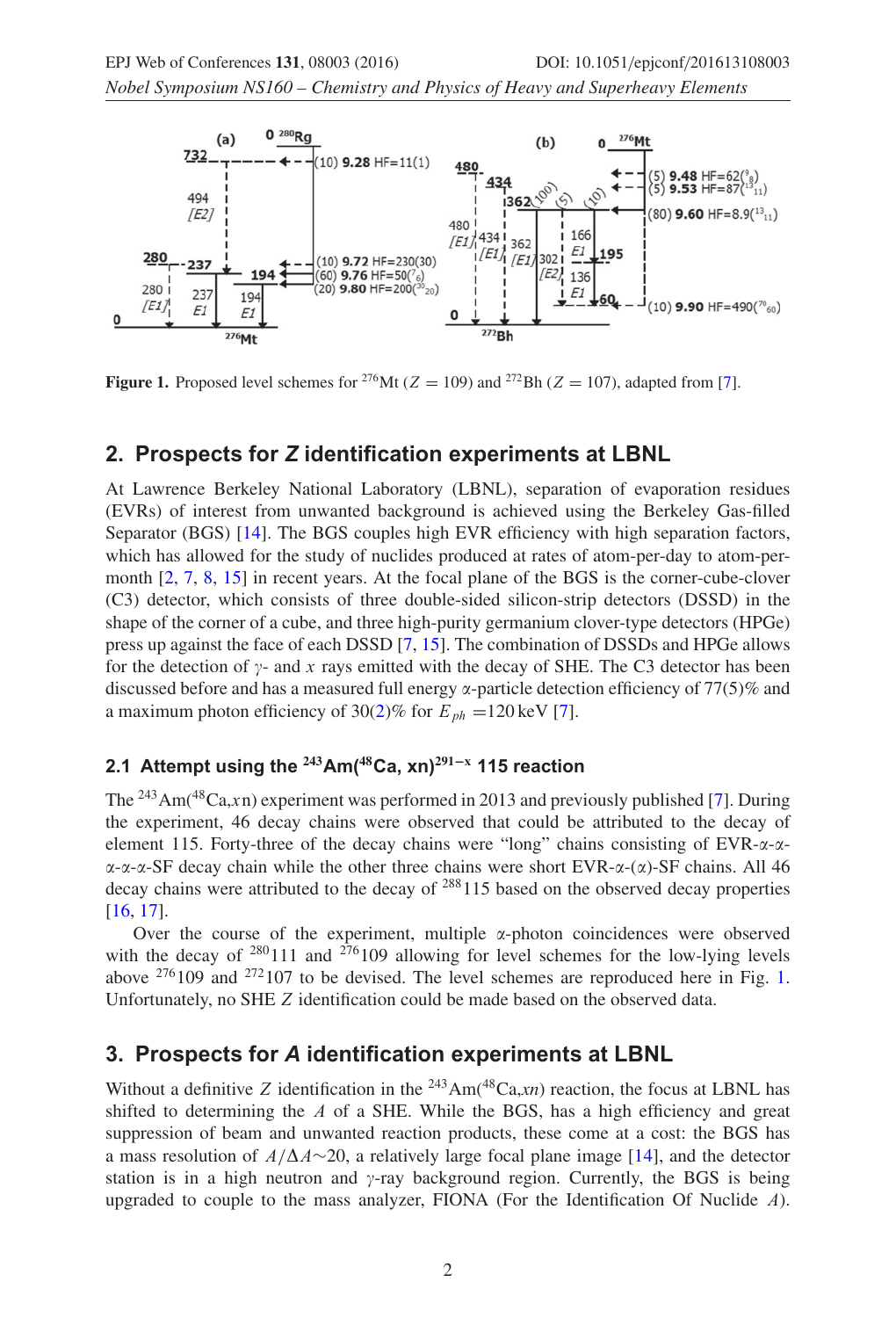<span id="page-2-0"></span>

**Figure 2.** Basic schematic of the new BGS + FIONA apparatus in LBNL. See text for details.

A basic schematic of the setup is shown in Fig. [2.](#page-2-0) The goal of the upgrade is to provide a low energy, mass separated "beam" of SHE to a low neutron and  $\gamma$ -ray background region for A identification and nuclear structure studies, which includes Z identification through  $Kx$ ray observation.

Coupling the mass analyzer to the BGS is done using a technique that has been employed with setups such as CARIBU at Argonne National Laboratory [\[18\]](#page-5-12), and SHIPTRAP at the GSI [\[19](#page-5-13), [20](#page-5-14)]. The EVRs are thermalized in a radiofrequency (RF) gas catcher at the BGS focal plane, cooled and bunched in a radiofrequency quadrupole (RFQ) trap and then reaccelerated through a shielding wall and into a neighbouring cave, where they are separated by mass. By having the mass analyzer in a separate cave from the BGS, we can study the transmitted EVRs in a low neutron and  $\gamma$ -ray background region.

The gas catcher, RFQ traps and acceleration were developed and built at Argonne National Laboratory (ANL), while LBNL designed the mass analyzer. There were several requirements to take in account in the design of the mass analyzer:

- $A/\Delta A \geq 300$  with production rates of atoms-per-day, mass determination should require the observation of only three atoms.
- High dispersion the pixelation on the BGS focal plane detector is  $2 \times 2$  mm, therefore, adjacent masses should be separated by about one centimeter.
- Low extraction voltage from RFQ and acceleration across a gap of <10 kV.
- High efficiency the efficiency of transporting EVRs from the BGS target to the mass analyzer is expected to be 20%, therefore the mass analyzer should be as efficient as possible. The target was set to  $> 95\%$  efficiency.
- Accept the emittance from the RFQ trap The longitudinal emittance is expected to be 15  $\pi$  mm mrad and the transverse emittance is expected to be 1  $\pi$  eV  $\mu$ s.
- Ability to determine implantation time.
- Fit within existing space.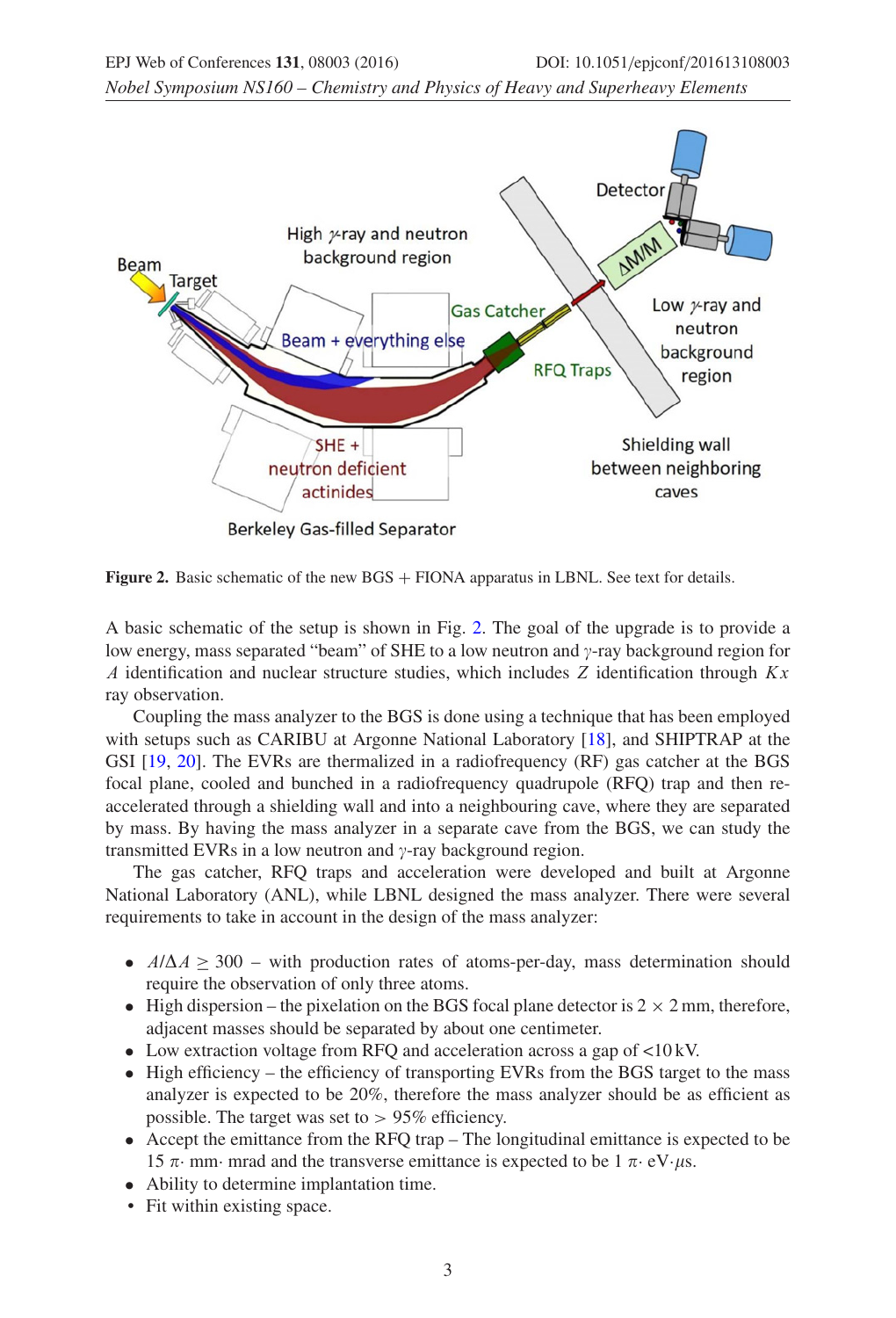<span id="page-3-1"></span>

**Figure 3.** Trajectories of ions of  $A = 300-302$  in perpendicular Eand B fields with  $B/E$  ratios of 1.0, 1.5, 2.0, and 2.5 (left) and trajectories of ions of  $A = 300-301$ ,  $q = 2+$  in and field with  $B/E = 2.0$ (right).

#### **3.1 BGS + FIONA – Concept**

Multiple different mass analyzers were simulated, including multi-reflection time-of-flight, Wien filter, and 180–270◦ bend magnet. However, none of these separators were capable of satisfying the requirements listed above. Therefore, we have designed a mass analyzer where particles are separated based on differing trochoidal trajectories in perpendicular electric and magnet fields.

Equations of motion for particles in perpendicular electric and magnetic fields are well known and can be found in references [\[21](#page-5-15), [22\]](#page-5-16), for example, and can be used for a first approximation of the separation principles. The projection of the path of a charged particle in perpendicular electric and magnetic fields is a trochoid in the plane perpendicular to the magnetic field. The equations of motion for a charged particle of mass m and charge *Ze* passing through a Wien filter with the electric field  $E$  and the magnetic field  $B$ , are given by:

$$
x = a\omega t + \frac{v\sin(\theta)}{\varpi} (1 - \cos(\omega t)) - \left( a - \frac{v\cos(\theta)}{\omega} \right) \sin(\varpi t)
$$
 (1)

$$
y = \frac{v \sin(\theta)}{\varpi} \sin(\varpi t) + \left( a - \frac{v \cos(\theta)}{\omega} \right) (1 - \cos(\omega t)). \tag{2}
$$

<span id="page-3-0"></span>Where v is the initial velocity in the x–y plane perpendicular to the magnetic field,  $\theta$  is the angle between v and the x-axis, and  $\omega$  and a are defined by the relations  $\overline{\omega} = ZeB/m$  and  $a = mE/ZeB<sup>2</sup>$ . In a traditional Wien filter, the E and B fields are adjusted such that ions of a given velocity pass straight through the fields, which those of differing velocities are bent away. This is shown in Fig. [3](#page-3-1) (left) by the line  $B/E = 1.0$ . However, if the magnetic field is raised relative to the  $E$  field, then the ions begin to take trochoidal trajectories through the field region. This is shown in Fig. [3](#page-3-1) by the lines  $B/E = 1.5$ , 2.0, and 2.5. The pitch of each trochoid is almost directly related to the  $A$  to charge,  $q$  ratio of the traversing ion. As such, it is possible to separate neighbouring isotopes based on their different  $A/q$  ratios, as shown in Fig. [3](#page-3-1) (right).

To determine whether this separation principle would be suitable to differentiate between neighbouring SHE, simulations were performed with the charged particles simulation software *SIMION*®, version 8.1 [\[23\]](#page-5-17). *SIMION*® allows the user to construct threedimensional representations of electrical elements and then the program calculates the electric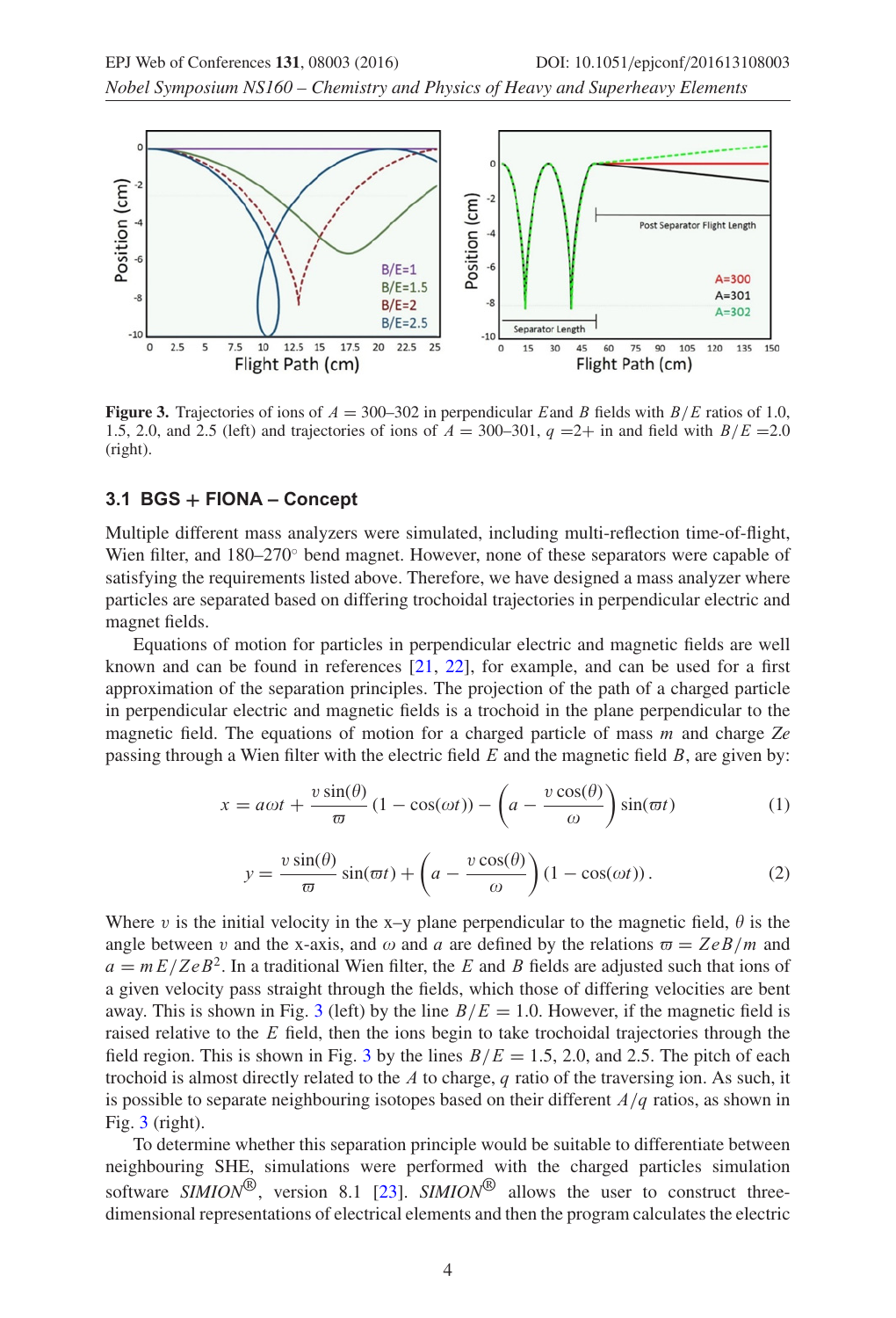*Nobel Symposium NS160 – Chemistry and Physics of Heavy and Superheavy Elements*

<span id="page-4-0"></span>

Figure 4. *SIMION*<sup>®</sup> representation of the FIONA setup (top), and the electric and magnetic fields observed by ions passing through FIONA (middle). Along the bottom is the physical location of the element at LBNL.

<span id="page-4-1"></span>

**Figure 5.** *SIMION*<sup>®</sup> simulations of ions with  $A = 288$  (red) and  $A = 289$  (black) and  $q = 2+$  through FIONA (top), expected distribution of ions reaching the FIONA focal plane (bottom left), with expected C3 pixelation (bottom right) and a two-dimensional projection of expected ion distribution in the C3 detector (bottom center).

fields around the element and the trajectories of charged particles through those elements. User programs can be added to include the effects of magnetic fields or gas on the charged particle trajectories. Figure [4](#page-4-0) has an example of the simulation used to test the FIONA principle. The simulation includes an RFQ trap, acceleration region, two einzel lenses for beam focusing, two horizontal and vertical beam deflectors and an electrode structure inside a magnet to give perpendicular electric and magnetic fields. Figure [4](#page-4-0) shows the equal potential lines for the electric and magnetic fields.

To determine the expected performance of FIONA, ions with  $A = 288-289$  and  $q = 2+$ were cooled and trapped in a *SIMION*<sup>®</sup> RFQ trap, the trap was dumped, the ions were accelerated to energies of 5 keV and allowed to pass through the rest of the simulation and terminate in the C3 detector at the FIONA focal plane. The simulations were performed using  $B/E = 2.0$ . Figure [5](#page-4-1) shows the trajectories of groups of 1000 ions of each mass, as well as the expected distribution of those ions on the C3 detector. The expected resolution is  $A/\Delta A \approx 1000$ , sufficient for SHE A determination. The simulated efficiency through FIONA was approximately 100%.